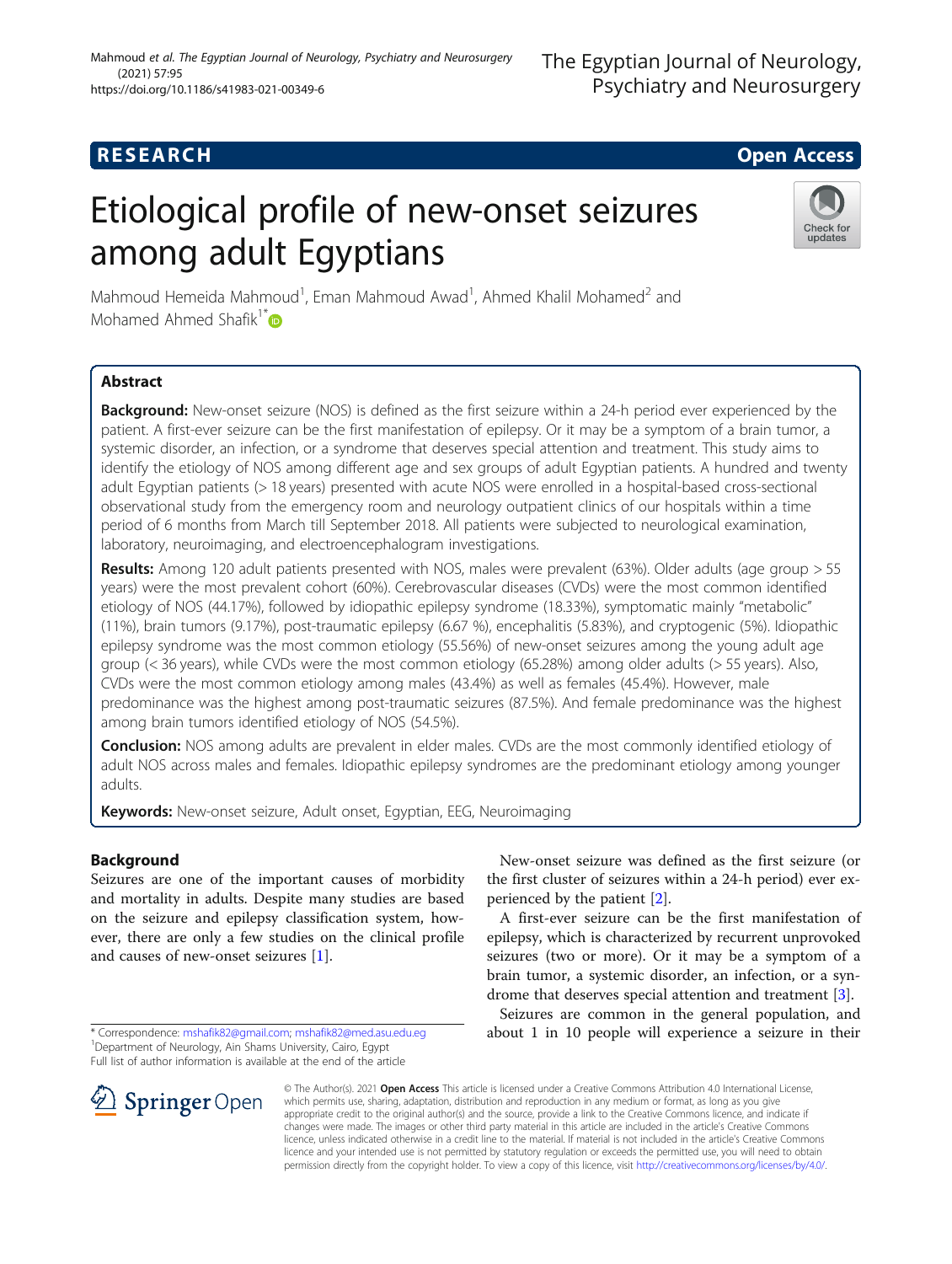lifetime. Most of these seizures are provoked by acute events and are not related to epilepsy [[4\]](#page-7-0).

Epilepsy was regarded as a disease of children for many years, but as researchers gathered more data on an aging population, they found that the incidence of newonset epilepsy increased among people older than 50. They reported an incidence of 169/100,000 per year in this population, almost twice the incidence among children [[5](#page-7-0)].

The incidence rate of new-onset epilepsy in older adults ranges from 1 to 3 per 1000 person per year and is estimated to be two to six times higher than in younger adults [[6\]](#page-7-0).

The etiology of seizures can be easily made out in most of the older patients. The causes include subdural hematoma, stroke, central nervous system (CNS) infections, degenerative disorders like Alzheimer's disease, and malignancy. They also can occur with systemic metabolic conditions like uremia, hyperglycemia, hypoglycemia, and hyponatremia [[7\]](#page-7-0).

An epidemiological study of the incidence, prevalence, underlying etiology of new-onset seizures, and distribution among different age and sex groups can help predict the course of treatment and prognosis of such patients.

#### Methods

This is a hospital-based cross-sectional observational study. Patients were recruited over 6 months (from March 2018 till September 2018). A hundred and twenty patients presented by acute (within 24 h) new-onset seizure (NOS) were included in this study.

#### Inclusion criteria

All adults aged (> 18 years old) presented by acute newonset seizures were divided into 3 age subgroups: young adult (18–35 years); middle-aged adult (36–55 years), and older adult (> 55 years).

#### Exclusion criteria

Exclusion criteria include patients known as epileptic or with a past history of seizure disorder, patients aged < 18 years old, and seizure mimics: syncope (cardiac arrhythmia, vasovagal syncope), migraine (especially presenting with isolated symptoms as vertigo, visual changes, and aphasia), vascular conditions (transient ischemic attacks), pseudoseizures/hysterical seizures, physiological nocturnal myoclonus, movement disorders, sleep disorders (cataplexy, narcolepsy, night terror), benign positional vertigo (BPV), hyperventilation syndromes, and psychiatric conditions (conversion, panic attacks).

All patients were subjected to: full medical history including past history of possible risk factors for symptomatic seizures such as diabetes mellitus (DM), chronic liver disease (hepatic encephalopathy), chronic kidney disease (CKD) or first presentation of acute renal failure (uremic encephalopathy), hypertension (hypertensive encephalopathy), posterior reversible encephalopathy syndrome (PRES) in eclampsia, autoimmune diseases as (systemic lupus erythematosus), febrile seizures, cerebrovascular accidents (CVAs) including infarction and hemorrhage, head injuries such as road traffic accidents (RTA) with traumatic brain injuries (TBI), central nervous system infections (meningitis, encephalitis), drug intake and alcohol (especially drug abuse or withdrawal), brain tumors, and operative (neurosurgical) intervention.

A family history of epilepsy.

A detailed history of the new-onset seizure (type of seizure was established according to the ILAE 2017 classification of seizures).

Detailed neurological examination including Mini-Mental State Examination (MMSE), speech, cranial nerves examination, motor and sensory examination, and signs denoting a cause of seizure (fever, papilledema).

Laboratory investigations including complete blood count (CBC); liver function tests (LFTs): alanine transaminase (ALT), aspartate transaminase (AST) and albumin; kidney function tests (KFTs): urea and creatinine; random blood sugar (RBS); serum electrolytes: sodium (Na+), potassium  $(K+)$ , and calcium (ionized Ca+); and others only if indicated as collagen profile, cerebrospinal fluid examination (CSF), and urine toxicology profile.

Neuroimaging including cranial computed tomography (CT) "GE Healthcare Computed Tomography Optima CT660 System, USA, 2010" scanning with/or without contrast to identify stroke (ischemic or hemorrhagic) and space-occupying lesions (SOLs) and magnetic resonance imaging (MRI) of the brain "Closed Refurbished GE 1.5 T HD xt MRI Machines, USA, 2015" (if epilepsy syndrome is suspected) for better resolution of abnormal brain structure as mesial temporal sclerosis, cortical dysplasia and with contrast (when indicated) for brain tumors.

Electroencephalogram (EEG) "Nihon Khoden EEG-1200, USA, 2017" short-term digital electroencephalogram (DEEG) within average 48–72 h of patient first presentation to help classify seizure type and risk of recurrent seizures.

#### Sampling method

The sampling technique used in this study was a purposive sampling of adults with new-onset seizures with an estimated number to be at least eighty patients.

#### Statistical methods

IBM SPSS statistics (V. 21.0, IBM Corp., USA, 2012) was used for data analysis.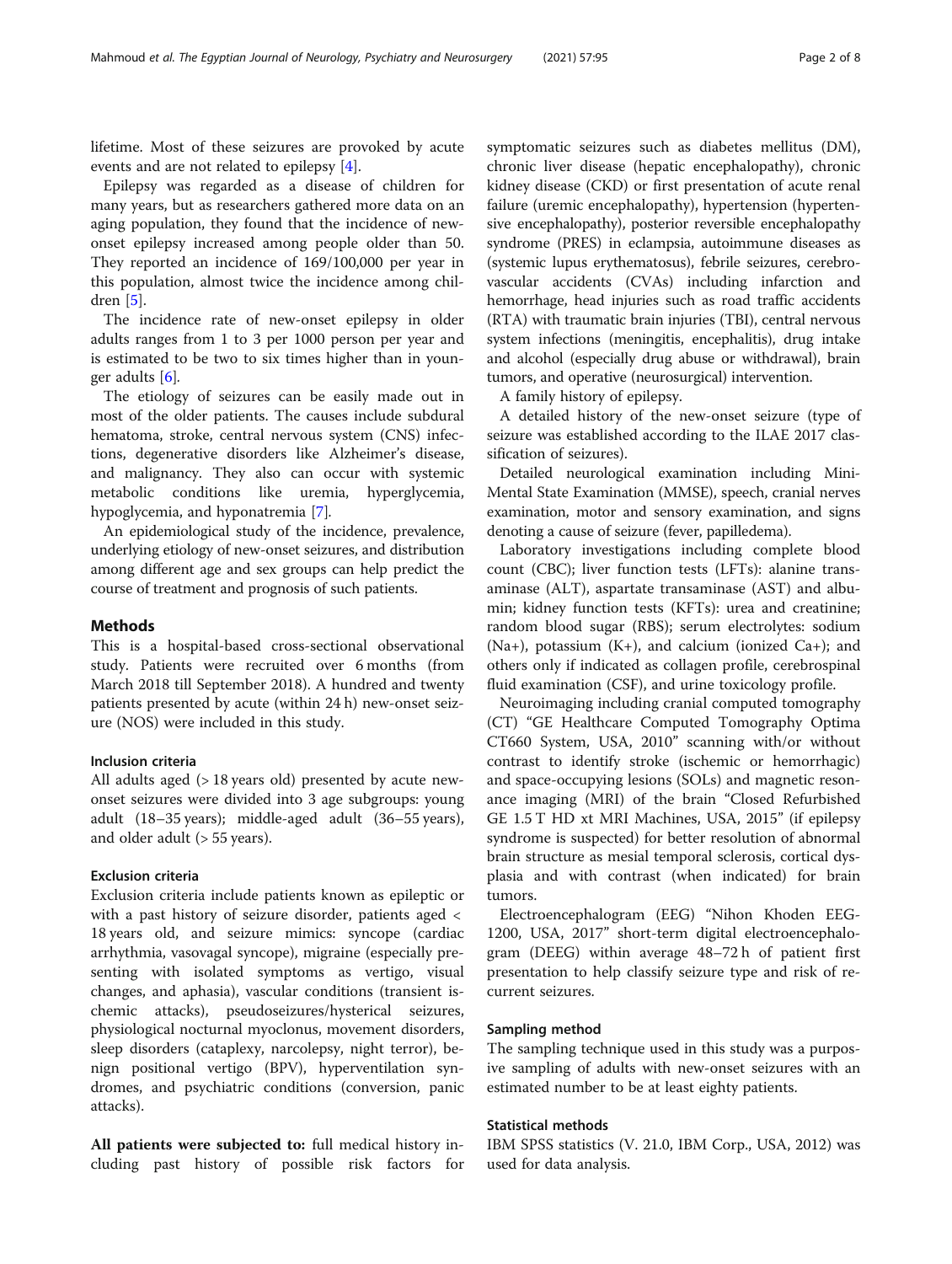Chi-square test to study the association between every 2 variables or comparison between 2 independent groups as regards the categorized data.

The probability of error at  $(P \text{ value } 0.05)$  was considered significant, while P values 0.01 and 0.001 were highly significant.

#### Ethical considerations

All subjects were informed of the general aim of the study and their participation was fully voluntary. Informed written consent had been obtained and approved by the ethics committee for clinical research of the faculty of medicine.

#### Results

One hundred and twenty (120) patients presented to ER and Neurology Clinic, at the time of the first seizure. 63.33% were males (76 patients) and 36.67% were females (44 patients). NOS were more predominant in the older adult age group (72 patients) (60%) than in young adults (27 patients) (22.5%), with fewer incidence among the middle-aged group (21 patients) (17.5%).

Males with NOS were predominant among young and older adult age groups by (66.67%), while females with NOS were predominant among middle-aged adults by (52.38%) with a statistically non-significant difference (Table 1).

#### Past medical history of study patient

Twenty four (20%) patients had no PH for medical illness, 61 (50.83%) had PH of systemic HTN, 59 (49.17%) suffered from DM, 42 patients had PH of CVAs (35%), 28 (23.33%) had PH of IHD, 15 (12.50%) with CKD, and 8 patients had PH of head trauma (6.67%).

#### Metabolic profile

Patients with NOS with significant findings in their metabolic profile included twelve (10%) patients with hypocalcemia. Eight patients (6.67%) had hyponatremia, five patients had hypokalemia (4.17%), and 7 patients (5.83%) had hyperglycemia. Only 3 patients (2.5%) had hypoglycemia.

#### Neuroimaging findings

CT brain and MRI brain were done for all patients. Nearly 75% had abnormal neuroimaging findings. Fifty

patients (41.76%) had ischemic infarcts; three patients (2.5%) had IChge or hemorrhagic transformation. Three patients had subarachnoid hemorrhage (SAH) (2.5%), 3 patients (2.5%) had subdural hemorrhage (SDH), and one patient had EDH (0.83%). Twelve patients (10%) had a space-occupying lesion (brain tumor). MRI flair and T2WI hyperintensities and white matter lesions (WMLs) like vascuilitis, encephalitis, PRES, and small vessel disease (SVD) were identified in 10 patients (8.34%). Congenital malformations, focal cortical dysplasia and mesial temporal sclerosis, were found in 4 patients (3.33%). Brain edema was found in 2 patients (1.65%) (Fig. [1\)](#page-3-0).

#### Electroencephalographic (EEG) findings

Out of 120 patients, 79 were subjected to DEEG recording (65.83%), 34 patients (28.33%) had normal DEEG study, while EEG abnormalities were detected among 45 patients (37.5%). Epileptiform activities in the form of "spikes and sharp and slow waves" were detected among 23 patients (19.17%) and non-epileptiform activities in the form of "EEG slowing" were detected among 22 patients (18.33%) (Table [2](#page-3-0))

#### Etiology of new-onset seizures

Cerebrovascular diseases (CVDs) were the most common identified etiology of new-onset adult seizures (post-stroke seizure/epilepsy) by 53 patients (44.17%) [50 patients with ischemic infarctions (41.67%) and 3 patients with intracranial hemorrhage (ICHge) (2.5%)], followed by idiopathic epilepsy syndrome by 22 patients (18.33%), other symptomatic etiologies by 13 patients (10.83%) [10 patients with metabolic (8.33%), 1 patient with vasculitis (0.83%), 1 patient with PRES (0.83%), and 1 patient with drug-induced seizures (0.83%)], 11 patients with brain tumors (9.17%), 8 patients with post-traumatic seizure/epilepsy (post-traumatic concussion and traumatic hemorrhage) (6.67%), 7 patients with encephalitis (5.83%), and 6 patients with cryptogenic (5%) (Fig. [2](#page-4-0)).

#### Age in correlation with different etiologies of NOS

Among the young adult age group (< 36 years of age), the most common etiology was idiopathic epilepsy

Table 1 Age and gender distribution of adult patients with NOS

| Gender | Age group   |        |                   |        |             |        |              |        |       | Chi-square |
|--------|-------------|--------|-------------------|--------|-------------|--------|--------------|--------|-------|------------|
|        | Young adult |        | Middle-aged adult |        | Older adult |        | <b>Total</b> |        |       |            |
|        | N           | %      | N                 | $\%$   | N           | %      | N            | $\%$   |       | P value    |
| Male   | 18          | 66.67  | 10                | 47.62  | 48          | 66.67  | 76           | 63.33  | 2.707 | 0.258      |
| Female |             | 33.33  |                   | 52.38  | 24          | 33.33  | 44           | 36.67  |       |            |
| Total  | 27          | 100.00 | 21                | 100.00 |             | 100.00 | 120          | 100.00 |       |            |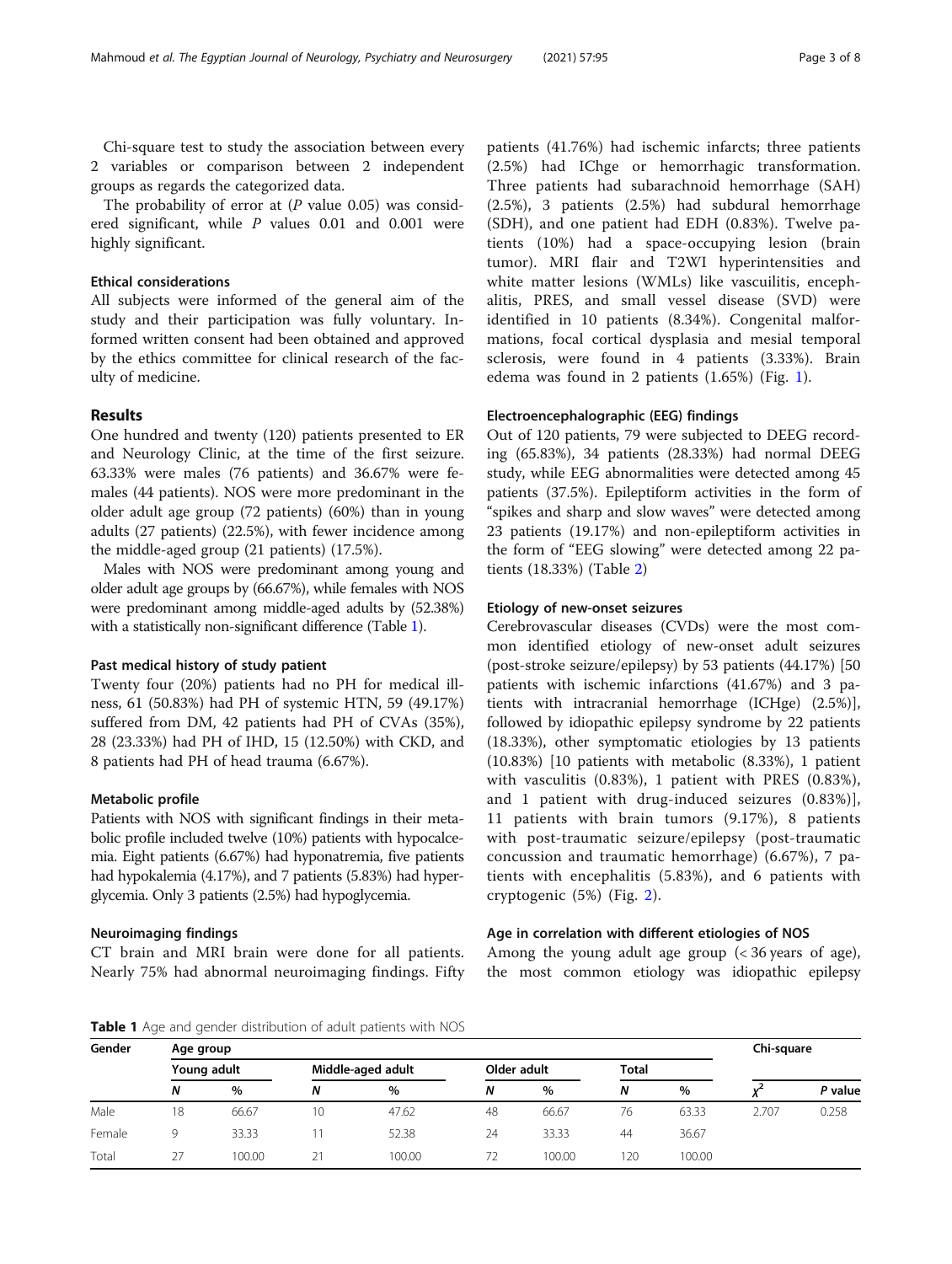<span id="page-3-0"></span>

syndrome (55.56%), while CVDs were the most common etiology among older adults (> 55 years) (65.28%).

Metabolic and other acute symptomatic etiologies (13.89%), brain tumors (9.72%), and encephalitis (6.94%) were more prevalent in the older adults, while posttraumatic seizures were more prevalent among middleaged (14.3%) and young adults (11%) with statistically significant value ( $P$  value < 0.001) (Table [3](#page-4-0)).

Sex is in correlation with different etiologies of NOS: among males, CVDs were the most prevalent etiology for new-onset seizures (43.4%), followed by idiopathic epilepsy syndrome (18.4%) and then an equal distribution of both symptomatic and post-traumatic seizures (9.2%).

Among females, CVDs were also the most prevalent etiology (45.4%), followed by idiopathic epilepsy syndrome (18.2%) as the same as among males. However, brain tumors were in equal distribution as metabolic and other symptomatic seizures (13.6%). (Table [4](#page-5-0))

Male predominance was the highest among posttraumatic epilepsy (87.5%), while female predominance

Table 2 EEG Findings among study patients

| <b>DEEG</b> finding       |     |        |  |  |  |  |  |
|---------------------------|-----|--------|--|--|--|--|--|
|                           | N   | $\%$   |  |  |  |  |  |
| Not done                  | 41  | 34.17  |  |  |  |  |  |
| <b>Normal DEEG</b>        | 34  | 28.33  |  |  |  |  |  |
| Non-epileptiform activity | 22  | 18.33  |  |  |  |  |  |
| Epileptiform activity     | 23  | 19.17  |  |  |  |  |  |
| <b>Total</b>              | 120 | 100.00 |  |  |  |  |  |

Epileptiform activity: Spikes/sharp and slow waves

Non-epileptiform activity: EEG slowing

was the highest among brain tumors identified etiology of new-onset seizures (54.5%) (Fig. [3](#page-5-0)).

#### **Discussion**

As far as we know, there were no major hospital-based studies which evaluated new-onset seizures in adults especially from Egypt.

Most epidemiologic studies of seizure disorders are studies of the prevalence of epilepsy and only a few prospective incidence studies of cases with a first seizure in the adult population exist [[8\]](#page-7-0).

The importance of adult-onset seizures stems from their frequent association with secondary causes. If proper analysis of etiology is made with history taking, clinical examination, and appropriate investigations, the presenting seizures can be treated accordingly, thus reducing associated morbidity and mortality [[2\]](#page-7-0).

In 2010, the International League against Epilepsy (ILAE) Commission for Classification of Epilepsy divided epilepsies into three main categories (idiopathic mainly "genetic", structural or/metabolic, unknown cause "cryptogenic") according to the etiologies of epilepsy [\[9](#page-7-0)].

In the present study, we evaluated the data of 120 patients presented to ER and Neurology Clinics, who aged  $(≥ 18$  years old) at the time of first seizure. Males represented (63.33%) of our cohort, while females represented  $(36.67%)$  with male to female ratio  $(1.7:1)$ .

Our results are in concomitant with two studies reporting M:F ratio 1.85:1 and 1.9:1, respictively [\[2](#page-7-0), [8](#page-7-0)].

Another study group reported that the rate of newonset seizures was considerably higher in men than in women. The same study group reported that acute symptomatic seizure is also common in older patients.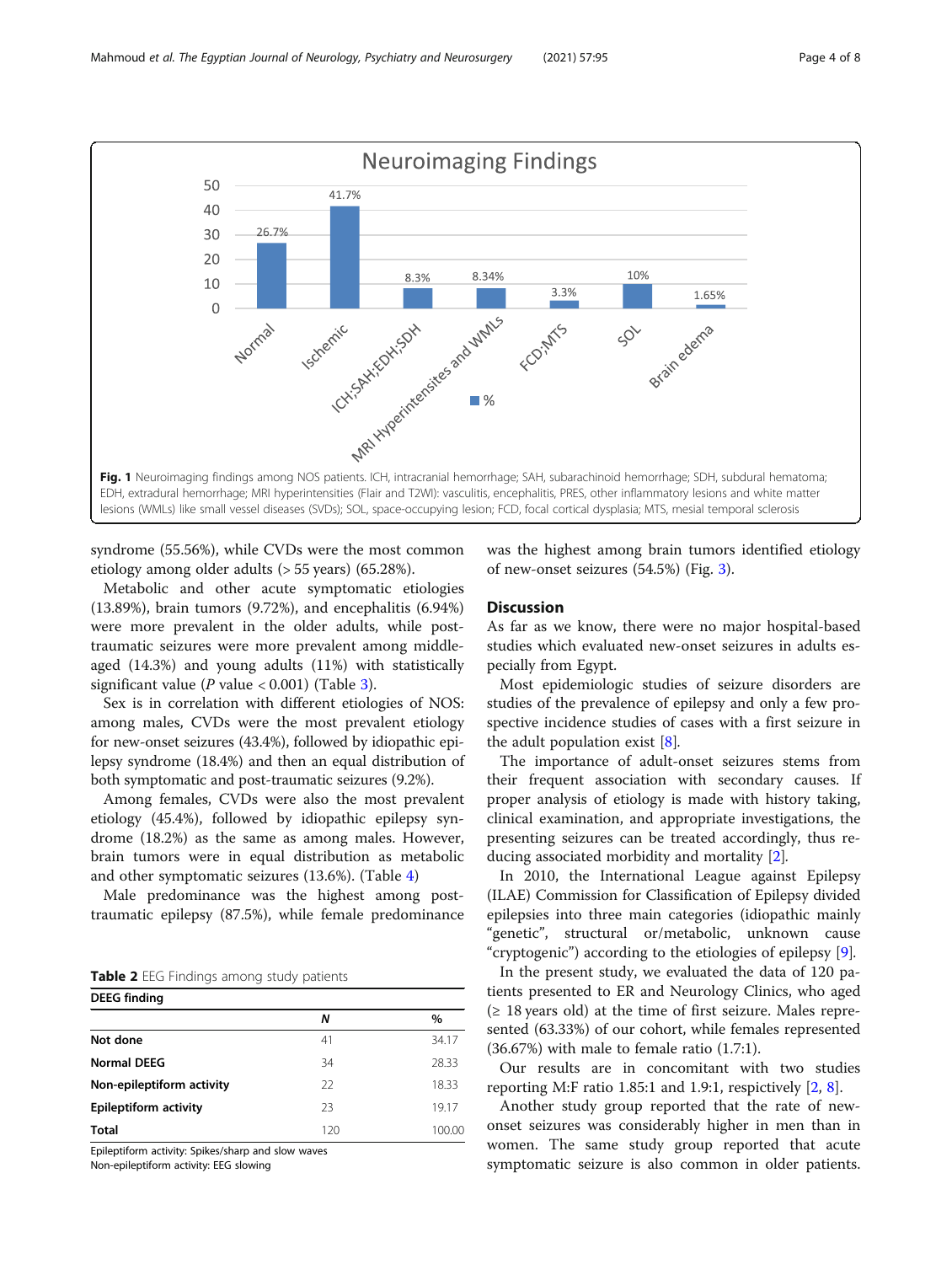<span id="page-4-0"></span>

The incidence of acute seizures in patients over age 60 was estimated at 50 to 100 per 100,000 per year [\[10\]](#page-7-0).

In the current study, we reported that new-onset seizures (NOS) were more common in the older age group (> 55 years), accounting for 60% of total cases.

Another community-based epidemiological study showed that the average annual incidence of epilepsy in the elderly aged 65 years and older is up to 240 per 100, 000 [[11](#page-7-0)].

In concomitant to our study, a study group reported that the number of patients with first seizure is more in the age group  $> 60$  years [[12\]](#page-7-0).

It is in contrary to other studies done in India, where the majority of cases were the young and middle-aged groups < 40 years, with a higher prevalence of CNS infections in these age groups provoking symptomatic NOS [[2,](#page-7-0) [8](#page-7-0), [13](#page-7-0)].

Past medical illnesses usually give a clue to the possible etiology. History of hypertension was significantly associated with unprovoked seizures, whether associated or not with stroke [\[14\]](#page-7-0).

In the current study, 61 patients (50.83%) had PH of systemic HTN and 42 patients had PH of CVA (35%).

Subjects with a history of both had a fourfold increase in seizure risk compared with subjects with neither, probably due to the synergism between PH of CVA and PH of HTN [\[14](#page-7-0)].

Another study group found that hypertension was present in 16% of their cohort with NOS and PH of CVA among 8% [[12](#page-7-0)].

Alterations of metabolic homeostasis are associated with seizures in many situations and may be the only symptom of electrolyte imbalances. These are commonly seen in people with hyponatremia, hypocalcemia, hypoglycemia, and hyperglycemia. The more rapid the disturbance develops the more likely it is to induce seizures [\[15](#page-7-0), [16](#page-7-0)].

In the present study, 10 patients had acute symptomatic metabolic seizures. Five patients were diagnosed with hypocalcemia-induced NOS, 3 patients had NOS out of hyperglycemia, 1 patient had NOS secondary to uremia, and 1 patient had hyponatremia-induced NOS.

|          |                                        | Age group   |       |                   |       |             |       | Chi-Square   |       |         |            |
|----------|----------------------------------------|-------------|-------|-------------------|-------|-------------|-------|--------------|-------|---------|------------|
|          |                                        | Young adult |       | Middle-aged adult |       | Older adult |       | <b>Total</b> |       |         |            |
|          |                                        | N           | %     | N                 | %     | N           | $\%$  | N            | $\%$  | ิ์<br>л | P value    |
| Etiology | Cerebrovascular (CVDs)                 |             | 3.70  | 5                 | 23.81 | 47          | 65.28 | 53           | 44.17 | 74.807  | $< 0.001*$ |
|          | SOL (brain tumor)                      | 0           | 0.00  | 4                 | 19.05 |             | 9.72  | 11           | 9.17  |         |            |
|          | Metabolic and other acute symptomatic* | 3           | 11.11 | $\Omega$          | 0.00  | 10          | 13.89 | 13           | 10.83 |         |            |
|          | Idiopathic epilepsy syndrome           | 15          | 55.56 |                   | 33.33 | $\Omega$    | 0.00  | 22           | 18.33 |         |            |
|          | Cryptogenic                            | 4           | 14.81 |                   | 4.76  |             | .39   | 6            | 5.00  |         |            |
|          | <b>Encephalitis</b>                    |             | 3.70  |                   | 4.76  | 5.          | 6.94  |              | 5.83  |         |            |
|          | <b>Post-traumatic Seizure</b>          | 3.          | 1.11  | 3                 | 14.29 |             | 2.78  | 8            | 6.67  |         |            |

Table 3 Distribution of etiology in accordance with different age groups

\*Other acute symptomatic seizures: PRES, vasculitis, drug-induced seizure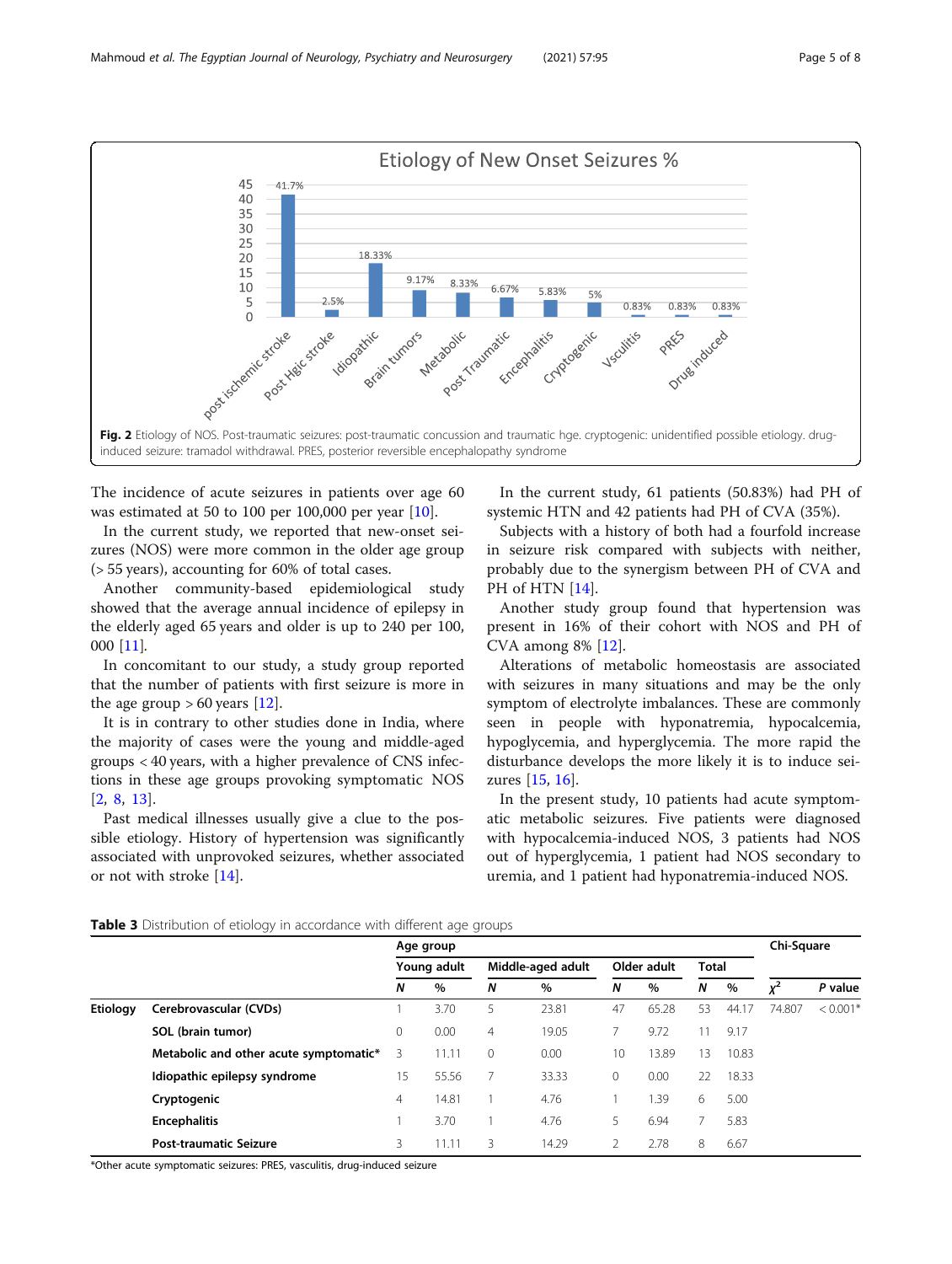| Etiology                               | Sex            |        | Chi-square |        |              |        |       |         |
|----------------------------------------|----------------|--------|------------|--------|--------------|--------|-------|---------|
|                                        | Male           |        | Female     |        | <b>Total</b> |        |       |         |
|                                        | N              | $\%$   | N          | %      | N            | %      | ✓     | P value |
| Cerebrovascular                        | 33             | 43.42  | 20         | 45.45  | 53           | 44.17  | 5.596 | 0.470   |
| SOL (brain tumor)                      | 5              | 6.58   | 6          | 13.64  | 11           | 9.17   |       |         |
| Metabolic and other acute symptomatic* |                | 9.21   | 6          | 13.64  | 13           | 10.83  |       |         |
| Idiopathic epilepsy syndrome           | 14             | 18.42  | 8          | 18.18  | 22           | 18.33  |       |         |
| Cryptogenic                            | $\overline{4}$ | 5.26   | 2          | 4.55   | 6            | 5.00   |       |         |
| <b>Encephalitis</b>                    | 6              | 7.89   |            | 2.27   | 7            | 5.83   |       |         |
| Post-traumatic epilepsy                | 7              | 9.21   |            | 2.27   | 8            | 6.67   |       |         |
| <b>Total</b>                           | 76             | 100.00 | 44         | 100.00 | 120          | 100.00 |       |         |

#### <span id="page-5-0"></span>Table 4 Distribution of different etiologies in accordance to sex

\*Other acute symptomatic seizures: PRES, vasculitis, drug-induced seizure

Regarding neuroimaging investigations, in patients in whom lesions could not be picked up by CT brain in spite of clinical evidence of structural lesion, MRI brain (with or/without contrast) was done.

Two studies revealed that CT failed to detect the abnormality in MRI-positive cases 26% and 57% of the time [\[17\]](#page-7-0).

In the current study, neuroimaging abnormal findings were detected among (75%) of the participants. A recent study recruited 416 adult patients with NOS, detected neuroimaging abnormalities among 53% of its cohort  $[17]$  $[17]$ .

Ischemic infarctions were the most common brain scan finding among our cohort (41.76%), followed by SOLs (10%).

These findings are in concomitant to other studies which recruited 100 cases presented with adult newonset seizures. The most common abnormal CT findings were ischemic infarcts (18%), followed by brain tumors (either primary or secondary) (8%) [\[2](#page-7-0)].

However, different study results were influenced by endemic infectious diseases. One group study concluded that the most common abnormality in CT scan was a ring-enhancing lesion (mostly tuberculoma) (12%) as well as cerebral infarcts (12%), followed by generalized cerebral atrophy (4%) and meningioma, gliosis, and calcification (2%) for each [[13\]](#page-7-0).

The above findings highlighted the importance of neuroimaging among adult-onset seizures patients for appropriate etiological diagnosis of seizures.

Electrophysiological data were useful; it detected abnormality among 37.5% of our cohort. EEG epileptiform activity (spikes and sharp waves) was detected in 19.1% of the patients, while non-epileptiform activity (cerebral slowing) was detected in 18.3%.

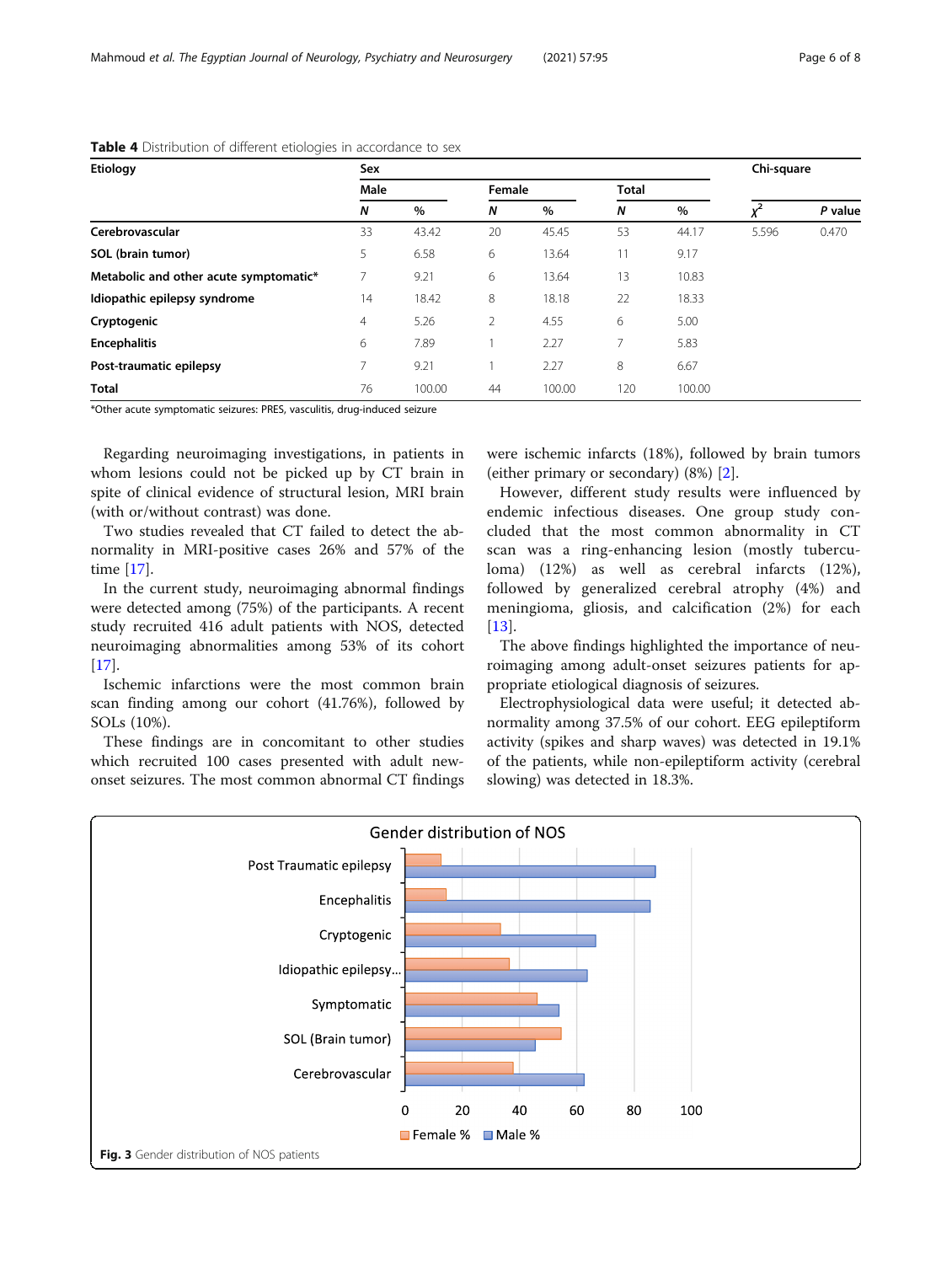In the current study, out of 30 patients with normal neuroimaging studies, 24 patients underwent DEEG study; of those, 15 patients had abnormal DEEG findings, revealing the yield of post-ictal DEEG in NOS.

Our results were in concomitant with other studies. One study reported that out of 100 patients with newonset seizures, 44% had abnormal DEEG records suggestive of seizure activity where as the remaining 56% had normal DEEG records [[2\]](#page-7-0).

The same results were reported in another study with DEEG abnormalities among 40% of their patient and normal DEEG among 20% [[12\]](#page-7-0).

In contrast to another group who studied NOS among the older age cohort only (> 65 years old), they reported abnormal EEG in 18.8% of their cohort and normal EEG in (49.3%) [[18\]](#page-7-0).

Younger patients with epilepsy often show a genetic cause. However, new-onset epilepsy in the elderly is mainly the consequence of accumulated injuries to the brain and other secondary factors [[19](#page-7-0)].

New-onset epilepsy in elderly people often has underlying etiology including cerebrovascular diseases, brain tumors, and traumatic head injury. Post-stroke seizure is likely to increase because of the increasing aging population, and age itself is an independent risk factor for stroke [[20\]](#page-7-0).

The present study revealed that CVDs are the most common etiology for adult new-onset seizures by poststroke seizure/epilepsy (44.17%). CVDs had the highest prevalence in the older adult (> 55 years) age group (65.28%).

Therefore, a close follow-up of stroke patients is needed for early detection of subtle fits which are hardly identified by the patients themselves or their caregivers, as well as understanding the characteristics of post-stroke seizures, etiological causes, and drug-drug interactions while treating those patients is necessary for effective patient management.

The second most common identified etiology for adult new-onset seizures was idiopathic epilepsy syndrome (18.33%), followed by SOLs (brain tumors) (9.17%), acute symptomatic metabolic seizures (8.33%), post-traumatic epilepsy (6.67%), encephalitis (5.83%), and cryptogenic (5%).

Among identified etiologies of new-onset seizures in relation to age, idiopathic seizures were more common in younger adults (55.56%) followed by cryptogenic  $(14.8\%)$  and post-traumatic epilepsy  $(11\%)$  with P value  $(< 0.001$ ).

Encephalitis-related seizures were common in the older age group (6.94%) in comparison to young adults (3.7%) and middle-aged adults (4.7%); post-traumatic seizures were more common among middle-aged (14.29%) and young adult (11.11%) groups in comparison to older age group (2.78%).

The mentioned results were in concomitant with other study groups' results. One study found that stroke was the most common etiology of adult new-onset seizures (23%), followed by idiopathic (22%) [\[2](#page-7-0)].

Another group studied 50 cases of adult new-onset seizures and found that CVDs were the most common etiology (34%) followed by idiopathic (22%) being the second most common etiology [[12](#page-7-0)].

The same results were revealed by a study group that recruited 100 cases presented with new-onset seizures in adults and found that stroke was the leading cause of seizures accounting for 21%; infection was the next leading cause of seizures accounting for 17% and metabolic causes account for 15% [\[1](#page-7-0)].

However, endemic CNS infections in some areas dramatically changed the results of a study done in India, which enrolled 98 cases presented with new-onset seizures after age 20 years. They reported that CNS infections mainly "neurocystecercosis" were the leading cause of first seizure in adults accounting for 39.7%, followed by CVDs (26.5%) [[8\]](#page-7-0).

The present study revealed that CVDs were the most prevalent etiology of new-onset seizures among males (43.4%), as well as females (45.4%). However, male predominance was the highest among post-traumatic epilepsy (87.5%), while female predominance was the highest among brain tumors identified etiology of newonset seizures (54.5%).

The different heterogeneity of etiologies, i.e. CVDs, idiopathic, post-traumatic, SOLs, metabolic, and CNS infections among adult patients with new-onset seizures and their relative contributions, depend on the age composition of the study population, sample size, and endemicity of CNS infections.

One of our study limitations is the narrow window for post ictal EEG 48–72 h that resulted into 34% dropping and missing of this pivotal investigation in our epileptic patients. Future research direction for recruitment of more patients through multicenter contribution can aid in making a national registry system and database for NOS patients across the country.

#### Conclusion

New-onset seizures among adults are prevalent in elder males. CVDs are the most common identified etiology of adult new-onset seizures across males and females. However, idiopathic epilepsy syndromes are the predominant etiology of NOS among younger adults.

#### Abbreviations

NOS: New-onset seizures; ER: Emergency room; OPCs: Neurology outpatient clinics; MMSE: Mini-Mental State Examination; EEG: Electroencephalogram; CVDs: Cerebrovascular diseases; CNS: Central nervous system; BPV: Benign positional vertigo; DM: Diabetes mellitus; CKD: Chronic kidney disease; RTA: Road traffic accidents; TBI: Traumatic brain injury; ILAE: International League Against Epilepsy; SOLs: Space-occupying lesions; CT: Cranial